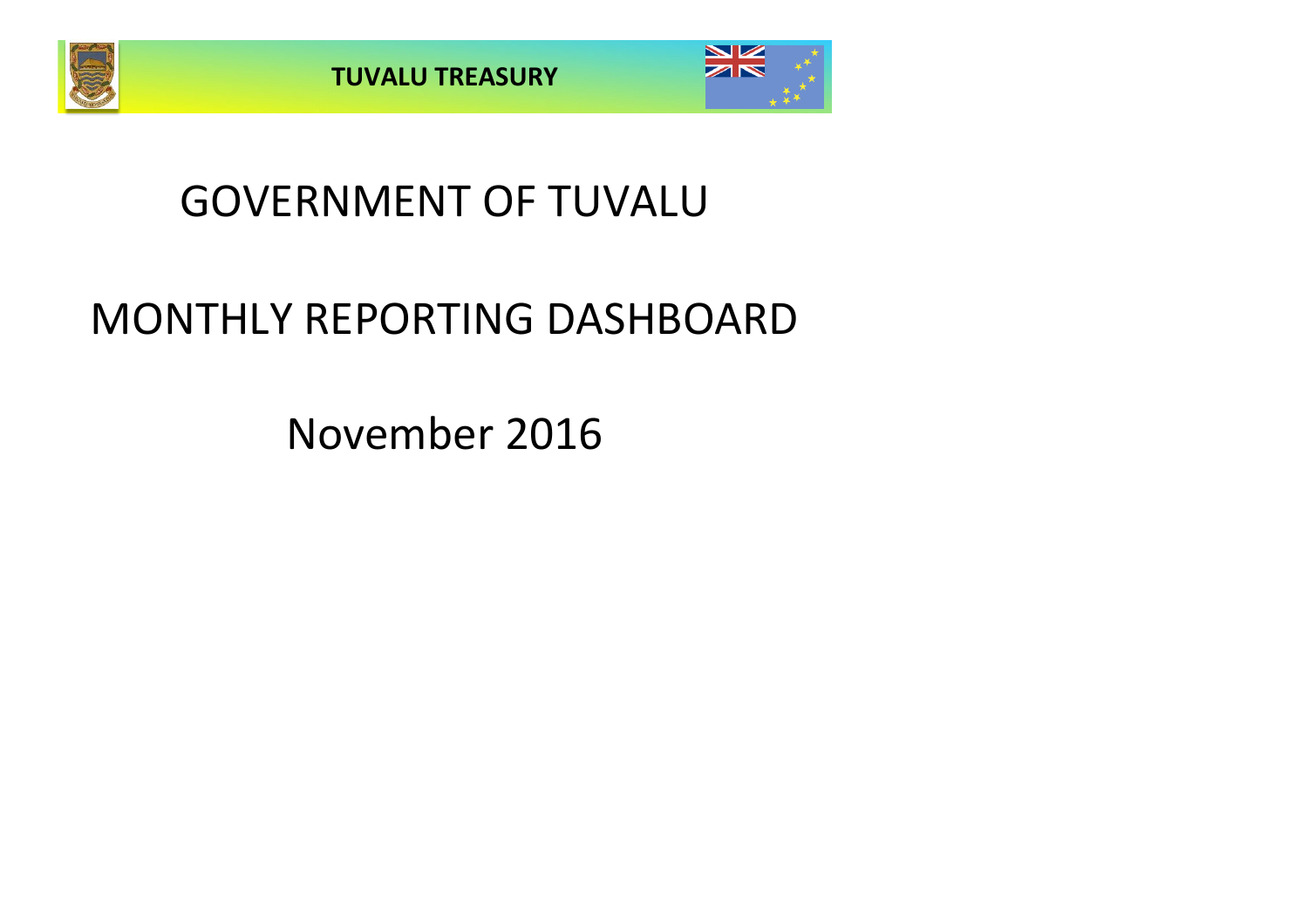

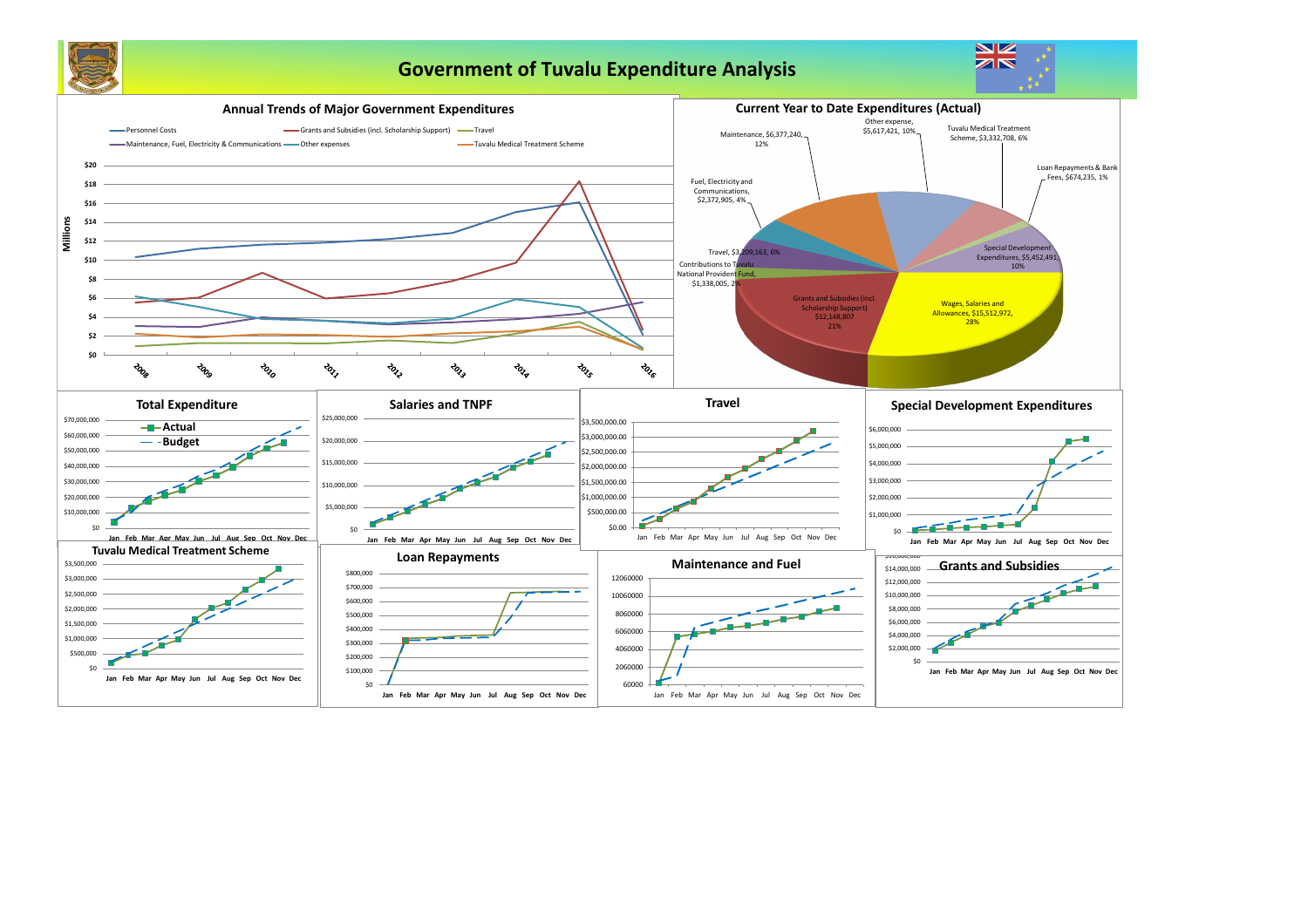**Total, Dot TV, \$6,355,030, 9.33%**

## **Government of Tuvalu Revenue Analysis Interest, Dividends & Rent, -\$3,712,786, - 5.45% Total, Other Income, \$3,008,672, 4.42% Total Taxation \$6,786,211 10.81% Current Year to Date Revenue Collect (Actual)**



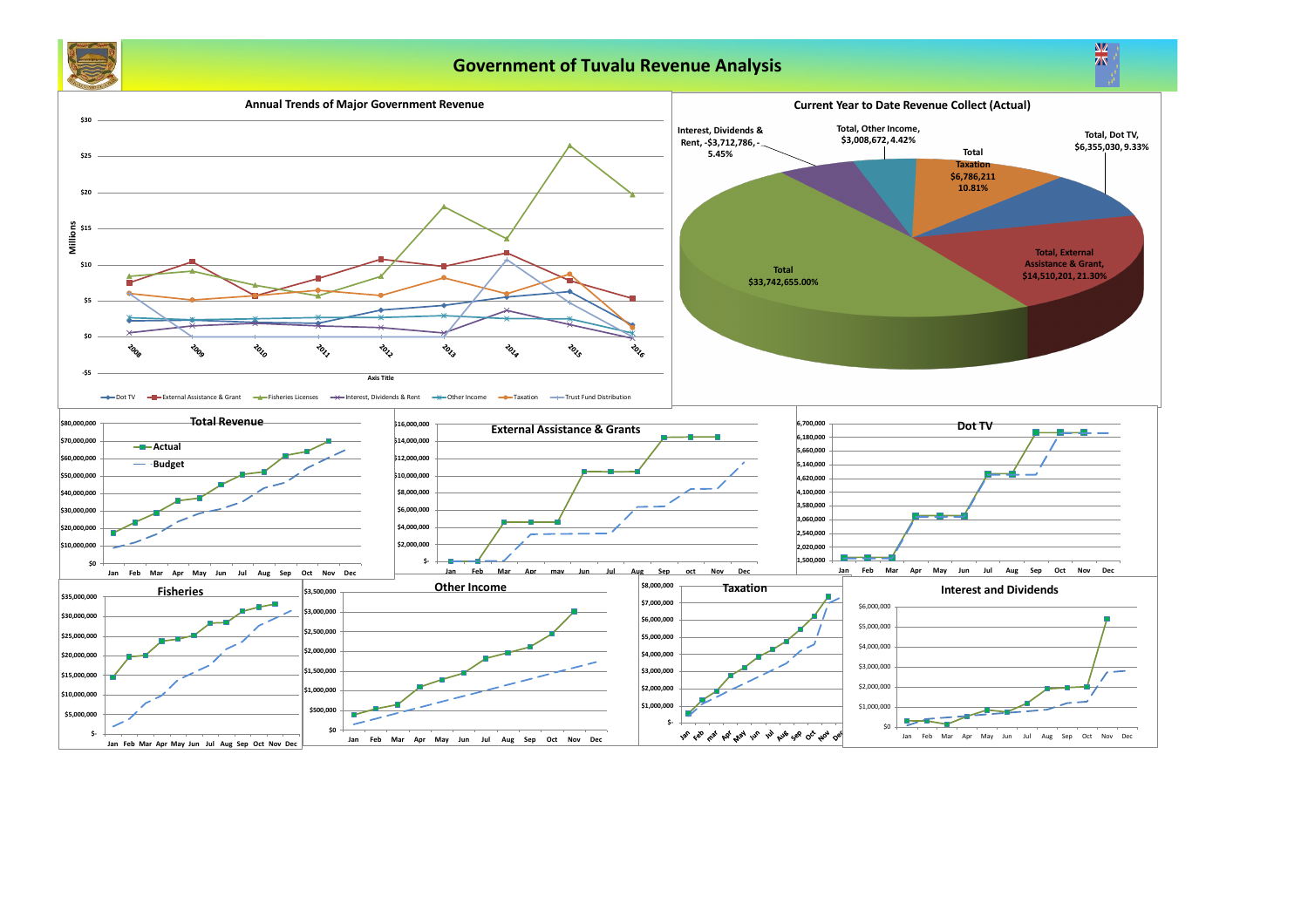### **MONTHLY STATEMENT OF RECEIPTS AND PAYENTS BY NATURE OF EXPENSE**

**FOR THE PERIOD ENDED 30-Nov-16**

|                                                                               | <b>Year to Date</b> | Year to Date       | Year to Date              | January            | February                          | March            | April             | May                 | June                        | July             | August              | September         | October              | November            | Decembe          | <b>Actual + Forecast</b> | 2016 Budget        | Variance               |
|-------------------------------------------------------------------------------|---------------------|--------------------|---------------------------|--------------------|-----------------------------------|------------------|-------------------|---------------------|-----------------------------|------------------|---------------------|-------------------|----------------------|---------------------|------------------|--------------------------|--------------------|------------------------|
|                                                                               | <b>Actual</b>       | Budget &           | Variance                  | Actual             | Actual                            | Actual           | Actual            | Actual              | Actual                      | Actual           | Actual              | Actual            | Actual               | Actual              | Forecast         | <b>Full Year</b>         | <b>Full Year</b>   | Forecast &             |
|                                                                               |                     | Supplementary      |                           |                    |                                   |                  |                   |                     |                             |                  |                     |                   |                      |                     |                  |                          |                    | <b>Budget</b>          |
| <b>RECEIPTS</b><br>Taxation                                                   |                     |                    |                           |                    |                                   |                  |                   |                     |                             |                  |                     |                   |                      |                     |                  |                          |                    |                        |
| Income Tax                                                                    | 1,837,072           | 1,462,966          | 374,106                   | 177,406            | 159,806                           | 142,531          | 155,170           | 158,546             | 201,900                     | 166,652          | 142,108             | 215,216           | 144,022              | 173,715             | 132,997          | 1,970,069                | 1,595,963          | 374,106                |
| Company Tax                                                                   | 1,352,337           | 2,700,000          | 1,347,663)                |                    | 317,561                           | 3,194            | 385,366           |                     | $\Omega$                    | - 0              |                     | $\bigcap$         | 316,173              | 330,043             |                  | 1,352,337                | 2,700,000          | (1, 347, 663)          |
| <b>Tuvalu Consumption Taxes</b>                                               | 1,378,904           | 1,029,829          | 349,075                   | 124,500            | 124,029                           | 111,132          | 111,049           | 112,781             | 107,966                     | 124,643          | 141,660             | 136,280           | 142,600              | 142,263             | 93,621           | 1,472,525                | 1,123,450          | 349,075                |
| Import Duty & Excise                                                          | 1,823,753           | 1,435,736          | 388,017                   | 125,289            | 149,012                           | 189,818          | 155,780           | 158,109             | 201,132                     | 105,874          | 194,593             | 205,485           | 159,106              | 179,555             | 130,521          | 1,954,274                | 1,566,257          | 388,017                |
| Import Levy<br><b>Other Taxes</b>                                             | 155,552<br>238,593  | 116,749<br>183,792 | 38,803<br>54,801          | 13,270<br>3,194    | 9,563<br>3,137                    | 15,360<br>500    | 12,671<br>2,100   | 14,619<br>6,623     | 14,414<br>3,210             | 13,444<br>1,253  | 12,008<br>7,437     | 18,843<br>5,800   | 15,499<br>1,100      | 15,861<br>204,240   | 10,614<br>16,708 | 166,166<br>255,301       | 127,363<br>200,500 | 38,803<br>54,801       |
|                                                                               | 6,786,211           | 6,929,072          | (142, 861)                | 443,660            | 763,108                           | 462,535          | 822,135           | 450,677             | 528,623                     | 411,866          | 497,806             | 581,624           | 778,500              | 1,045,677           | 384,461          | 7,170,672                | 7,313,533          | (142, 861)             |
| <b>Interest, Dividends and Rent</b>                                           |                     |                    |                           |                    |                                   |                  |                   |                     |                             |                  |                     |                   |                      |                     |                  |                          |                    |                        |
| <b>Interest and Dividends</b>                                                 | (4,055,563)         | 2,452,195          | (6,507,758)               | (261, 151)         | 18,119                            | 203,373          | 422,849           | 290,709             | (154, 154)                  | 418,948          | 694,220             | 35,903            | 28,269               | (5,752,647)         | 51,667           | (4,003,896)              | 2,503,862          | (6,507,758)            |
| Lease, rent and hire                                                          | 342,777             | 358,060            | (15, 283)                 | 52,452             | 8,559                             | 42,420           | 49,749            | 28,640              | 53,669                      | 21,374           | 20,907              | 22,759            | 20,766               | 21,483              | 32,551           | 375,328                  | 390,611            | (15, 283)              |
|                                                                               | (3,712,786)         | 2,810,255          | (6,523,041                | (208, 700)         | 26,678                            | 245,793          | 472,598           | 319,349             | (100, 485)                  | 440,322          | 715,127             | 58,662            | 49,035               | (5,731,164)         | 84,218           | (3,628,568)              | 2,894,473          | (6,523,041)            |
| <b>Other Government Charges</b><br><b>Fisheries Licenses</b>                  | 33,742,655          | 29,591,010         | 4,151,646                 | 14,674,907         | 5,162,816                         | 421,999          | 3,722,466         | 524,184             | 1,069,435                   | ,124,754         | 127,047             | 2,985,194         | 1,090,597            | 839,256             | 1,926,455        | 35,669,111               | 31,517,465         | 4,151,646              |
| <b>Vessel Registrations</b>                                                   | 897,634             | 1,146              | 896,488                   | 203,170            | $\Omega$                          | $\Omega$         | 243,262           |                     |                             | 238,052          | - 0                 | $\Omega$          | 213,150              |                     | 104              | 897,738                  | 1,250              | 896,488                |
| Marine Services (Nivaga II & Manu Folau)                                      | 644,021             | 366,667            | 277,355                   | 62,691             | 66,596                            | 49,994           | 62,798            | 63,407              | 44,532                      | 35,620           | 68,557              | 57,568            | 51,244               | 81,015              | 33,333           | 677,354                  | 400,000            | 277,355                |
| Stevedoring and Wharfage                                                      | 320,553             | 236,500            | 84,053                    | 29,556             | 30,139                            | 27,585           | 37,071            | 64,466              | 8,867                       | 19,239           | 17,951              | 19,789            | 27,911               | 37,980              | 21,500           | 342,053                  | 258,000            | 84,053                 |
| .TV                                                                           | 6,355,030           | 6,338,028          | 17,001                    | 1,628,217          | - 0                               | $\Omega$         | L,580,000         |                     |                             | 1,591,468        |                     | 1,555,344         | $\overline{0}$       | - 0                 |                  | 6,355,030                | 6,338,028          | 17,001                 |
| Provision of Goods and Services<br><b>Other Charges</b>                       | 876,406<br>270,058  | 646,186<br>379,171 | 230,220<br>(109, 113)     | 61,430<br>24,207   | 40,132<br>17,927                  | 19,553<br>13,681 | 79,720<br>21,309  | 36,617<br>24,697    | 32,349<br>81,766            | 60,644<br>16,665 | 23,164<br>31,143    | 57,370<br>13,059  | 34,381<br>10,549     | 431,046<br>15,056   | 58,744<br>34,470 | 935,150<br>304,528       | 704,930<br>413,641 | 230,220<br>(109, 113)  |
|                                                                               | 43,106,357          | 37,558,708         | 5,547,649                 | 16,684,177         | 5,317,609                         | 532,812          | 5,746,627         | 713,370             | 1,236,949                   | 5,086,442        | 267,862             | 4,688,324         | 1,427,831            | 1,404,352           | 2,074,607        | 45,180,964               | 39,633,315         | 5,547,649              |
| External Assistance and Grants                                                |                     |                    |                           |                    |                                   |                  |                   |                     |                             |                  |                     |                   |                      |                     |                  |                          |                    |                        |
| <b>ROC</b>                                                                    | 8,497,938           | 6,335,680          | 2,162,258                 |                    | 0                                 | 4,539,740        | $\overline{0}$    | $\Omega$            |                             | $\Omega$         | $\Omega$            | 3,958,198         | $\Omega$             |                     | 3,072,771        | 11,570,709               | 9,408,451          | 2,162,258              |
| AusAID (CIF)                                                                  | 1,500,000           | 1,500,000          |                           |                    |                                   |                  | $\Omega$          |                     | 1,500,000                   | $\Omega$         |                     |                   | $\Omega$             |                     |                  | 1,500,000                | 1,500,000          |                        |
| New Zealand (CIF)<br>World Bank, IMF, ADB                                     | 4,313,486           | 500,000            | (500,000)<br>4,313,486    |                    |                                   |                  | $\Omega$          |                     | 4,313,486                   |                  |                     |                   | $\Omega$<br>$\Omega$ |                     |                  | 4,313,486                | 500,000<br>-C      | (500,000)<br>4,313,486 |
| <b>PDF</b>                                                                    |                     | 143,000            | (143,000)                 |                    |                                   | $\Omega$         |                   |                     |                             | $\Omega$         |                     |                   | $\Omega$             |                     | 13,000           | 13,000                   | 156,000            | (143,000)              |
| <b>Other Donors</b>                                                           | 198,776             |                    | 198,776                   | 48,967             | $\Omega$                          | 7,440            | 2,618             | 6,864               | 69,476                      | (23, 426)        | 15,608              | 28,796            | 39,964               | 2,469               |                  | 198,776                  |                    | 198,776                |
|                                                                               | 14,510,201          | 8,478,680          | 6,031,520                 | 48,967             | $\mathbf{0}$                      | 4,547,180        | 2,618             | 6,864               | 5,882,962                   | (23, 426)        | 15,608              | 3,986,994         | 39,964               | 2,469               | 3,085,771        | 17,595,972               | 11,564,451         | 6,031,520              |
| TTF Distribution to CIF                                                       |                     | 4,780,000          | (4,780,000)               |                    | O                                 | $\Omega$         | $\Omega$          |                     |                             | - റ              |                     | $\Omega$          | $\Omega$             | $\Omega$            |                  |                          | 4,780,000          | (4,780,000)            |
| <b>Total Receipts</b>                                                         | 60,689,983          | 60,556,715         | 133,268                   | 16,968,104         | 6,107,396                         | 5,788,320        | 7,043,977         | 1,490,261           | 7,548,048                   | 5,915,204        | 1,496,404           | 9,315,604         | 2,295,330            | (3, 278, 666)       | 5,629,057        | 66,319,040               | 66,185,772         | 133,268                |
| <b>PAYMENTS</b>                                                               |                     |                    |                           |                    |                                   |                  |                   |                     |                             |                  |                     |                   |                      |                     |                  |                          |                    |                        |
| <b>Operations</b>                                                             |                     |                    |                           |                    |                                   |                  |                   |                     |                             |                  |                     |                   |                      |                     |                  |                          |                    |                        |
| Wages, Salaries, and Employee Benefits                                        | 15,512,972          | 17,910,949         | 2,397,977                 | 1,155,075          | 1,348,582                         | 1,322,462        | L,409,005         | 1,303,385           | 1,938,201                   | 1,340,854        | 1,173,697           | 1,887,367         | 1,332,421            | 1,301,925           | 1,531,273        | 17,044,245               | 18,375,277         | 1,331,032              |
| <b>Contributions to Tuvalu National Provident Fund</b>                        | 1,338,005           | 1,579,611          | 241,606                   | 90,840             | 115,470                           | 105,528          | 112,338           | 104,695             | 175,042                     | 115,349          | 107,263             | 174,328           | 118,134              | 119,018             | 132,395          | 1,470,400                | 1,588,743          | 118,343                |
| Travel                                                                        | 3,209,163           | 4,142,521          | 933,357                   | 63,797             | 218,522                           | 336,528          | 247,838           | 443,878             | 367,417                     | 268,893          | 332,775             | 273,980           | 321,614              | 333,922             | 233,249          | 3,442,412                | 2,798,990          | (643, 423)             |
| Telephone and Internet                                                        | 146,583             | 236,175            | 89,592                    | 14,232             | 13,901                            | 17,089           | 13,483            | 18,212              | 13,457                      | 5,682            | 17,339              | 8,099             | 14,269               | 10,819              | 15,234           | 161,817                  | 182,807            | 20,990                 |
| Maintenance                                                                   | 6,377,240           | 8,973,387          | 2,596,148                 | 66,502             | 5,076,948                         | 108,932          | 120,865           | 57,704              | 85,377                      | 136,330          | 238,825             | 96,685            | 261,716              | 127,355             | 273,715          | 6,650,955                | 9,313,580          | 2,662,626              |
| <b>Advertising and Provisions</b>                                             | 909,089             | 1,143,924          | 234,835                   | 42,248             | 102,923                           | 169,371          | 47,901            | 91,942              | 82,278                      | 64,086           | 84,660              | 106,387           | 50,292               | 67,001              | 98,355           | 1,007,444                | 1,187,071          | 179,628                |
| Fuel and Oi                                                                   | 1,546,512           | 1,751,863          | 205,351                   | 198,832            | 73,637                            | 117,231          | 156,135           | 160,715             | 94,537                      | 134,885          | 93,241              | 177,831           | 151,838              | 187,630             | 97,475           | 1,643,987                | 1,169,701          | (474, 286)             |
| Supplies and Equipment                                                        | 2,495,496           | 4,152,605          | 1,657,109                 | 239,492            | 157,552                           | 94,307           | 198,305           | 169,629             | 265,928                     | 168,746          | 201,567             | 422,474           | 270,562              | 306,935             | 249,349          | 2,744,845                | 3,034,153          | 289,308                |
| Electricity                                                                   | 684,319             | 1,039,964          | 355,645                   | (11, 873)          | 46,253                            | 80,701           | 9,555             | 177,153             | 18,856                      | 25,126           | 103,396             | 2,136             | 140,511              | 92,506              | 80,541           | 764,861                  | 966,495            | 201,634                |
| Senior Citizen Scheme / Pension                                               | 399,367             | 442,021            | 42,653                    | 37,860             | 47,867                            | 24,677           | 25,389            | 25,142              | 24,388                      | 55,848           | 28,619              | 26,229            | 24,469               | 78,879              | 31,823           | 431,191                  | 417,678            | (13,513)               |
| <b>TMTS (Tuvalu Medical Treatment Scheme)</b>                                 | 3,332,708           | 3,596,294          | 263,586                   | 196,336            | 256,450                           | 51,252           | 270,955           | 192,959             | 691,719                     | 367,097          | 190,463             | 434,186           | 313,357              | 367,933             | 250,333          | 3,583,041                | 3,004,000          | (579, 041)             |
| Land & Property Rent                                                          | 1,018,135           | 1,113,028          | 94,893                    | 27,029             | 26,540                            | 746,015          | 25,842            | 46,320              | 37,230                      | 28,659           | 9,413               | 41,404            | 16,754               | 12,929              | 32,227           | 1,050,363                | 1,132,516          | 82,153                 |
|                                                                               | 36,969,590          | 46,082,342         | 9,112,752                 | 2,120,369          | 7,484,646                         | 3,174,092        | 2,637,611         | 2,791,734           | 3,794,428                   | 2,711,554        | 2,581,258           | 3,651,108         | 3,015,938            | 3,006,851           | 3,025,970        | 39,995,561               | 43,171,011         | 3,175,451              |
| <b>Grants and Subsidies</b>                                                   |                     |                    |                           |                    |                                   |                  |                   |                     |                             |                  |                     |                   |                      |                     |                  |                          |                    |                        |
| <b>Grants and Subsidies</b>                                                   | 3,608,026           | 4,251,701          | 643,675                   | 394,244            | 292,006                           | 623,181          | 295,149           | 170,926             | 291,092                     | 595,835          | 172,586             | 429,431           | 103,958              | 239,619             | 554,055          | 4,162,081                | 4,455,671          | 293,590                |
| Outer Island Projects (SDE)                                                   | 2,538,574           | 2,880,000          | 341,426                   | 644,560            | 41,536                            | 84,512           | 421,241           | 123,794             | 700,230                     | 17,540           | 251,171             | 89,031            | 151,268              | 13,691              | 240,000          | 2,778,574                | 2,880,000          | 101,426                |
| Other SDEs                                                                    | 790,824             | 2,813,476          | 2,022,652                 |                    |                                   | 0                | (100)             |                     | 59,179                      | 35,110           | 603,528             | 69,910            | 23,197               |                     |                  | 790,824                  | 3,772,540          | 2,981,716              |
| Scholarships and Support                                                      | 4,688,265           | 5,524,630          | 836,366                   | 591,644            | 630,482                           | 437,958          | 521,874           | 243,690             | 661,812                     | 326,223          | 415,512             | 341,676           | 375,620              | 141,774             | 442,722          | 5,130,987                | 6,042,665          | 911,678                |
| Contribution to Japan Grant Counterpart Fund                                  | 15,000              | 293,847            | 278,847                   |                    |                                   | 0                | 15,000            |                     |                             | - 0              |                     | - 0               | $\Omega$             |                     |                  | 15,000                   | 278,847            | 263,847                |
| <b>Overseas Contributions</b>                                                 | 508,118             | 875,396            | 367,277                   | 69,581             | 277,029                           | 18,133           | 7,640             | 37,173              | 4,009                       | 20,692           | 8,587               | 47,868            | 2,010                | 15,396              |                  | 508,118                  | 993,592            | 485,474                |
|                                                                               | 12,148,807          | 16,639,050         | 4,490,243                 | 1,700,029          | 1,241,054                         | 1,163,783        | 1,260,804         | 575,583             | 1,716,322                   | 995,400          | 1,451,383           | 977,915           | 656,053              | 410,480             | 1,236,777        | 13,385,584               | 18,423,315         | 5,037,730              |
| Loans and Interest                                                            |                     |                    |                           |                    |                                   |                  |                   |                     |                             |                  |                     |                   |                      |                     |                  |                          |                    |                        |
| <b>Interest and Bank Charges</b>                                              | 29,573              | 221,038            | 191,465                   | 2,045              | 4,119                             | 4,269            | 2,221             | 1,882               | 4,107                       | 2,281            | 2,391               | 2,507             | 1,937                | 1,815               | 18,007           | 47,580                   | 260,478            | 212,898                |
| Loan Repayment                                                                | 642,048             | 643,687            | 1,640                     |                    | 328,893                           |                  |                   | 9,400               |                             |                  | 303,755             |                   |                      |                     |                  | 642,048                  | 640,281            | (1,767)                |
|                                                                               | 671,621             | 864,725            | 193,104                   | 2,045              | 333,012                           | 4,269            | 2,221             | 11,282              | 4,107                       | 2,281            | 306,146             | 2,507             | 1,937                | 1,815               | 18,007           | 689,628                  | 900,759            | 211,131                |
| <b>Capital Expenditures</b>                                                   |                     |                    |                           |                    |                                   |                  |                   |                     |                             |                  |                     |                   |                      |                     |                  |                          |                    |                        |
| Purchase/construction of assets                                               | 5,452,491           | 13,116,275         | 7,663,784                 | 94.140             | 38,354                            | 81,281           | 51,329            | 31,679              | 81,501                      | 55,704           | 976,876             | 2,711,010         | 1,204,302            | 126,316             | 504,218          | 5,956,710                | 4,931,662          | (1,025,048)            |
|                                                                               | 5,452,491           | 13,116,275         | 7,663,784                 | 94,140             | 38,354                            | 81,281           | 51,329            | 31,679              | 81,501                      | 55,704           | 976,876             | 2,711,010         | 1,204,302            | 126,316             | 504,218          | 5,956,710                | 4,931,662          | (1,025,048)            |
| <b>Transfer to TTF</b>                                                        |                     | 4,780,000          | 4,780,000                 |                    |                                   |                  |                   |                     |                             |                  |                     |                   |                      |                     |                  |                          | 4,780,000          | 4,780,000              |
| <b>Total Payments</b>                                                         | 55,242,509          | 81,482,393         | 26,239,88                 | 3,916,583          | 9,097,064                         | 4,423,425        | 3,951,965         | 3,410,278           | 5,596,358                   | 3,764,940        | 5,315,663           | 7,342,540         | 4,878,231            | 3,545,462           | 4,784,972        | 60,027,482               | 72,206,747         | 12,179,265             |
|                                                                               |                     |                    |                           |                    |                                   |                  |                   |                     |                             |                  |                     |                   |                      |                     |                  |                          |                    |                        |
| <b>NET SURPLUS / (DEFICIT)</b><br><u>\$M</u><br><b>FORECAST CASH POSITION</b> | 5,447,474<br>30.8   |                    | $(20,925,677)$ 26,373,151 | 13,051,521<br>38.4 | $(2,989,669)$ $1,364,895$<br>35.5 | 36.8             | 3,092,012<br>39.9 | (1,920,017)<br>38.0 | 1,951,690 2,150,265<br>39.9 | 42.1             | (3,819,259)<br>38.3 | 1,973,064<br>40.3 | (2,582,901)<br>37.7  | (6,824,128)<br>30.8 | 844,084<br>31.7  | 6,291,558                | (6,020,975)        | 12,312,532             |
| Consolidated Investment Fund                                                  | 29,551,646          |                    |                           |                    |                                   |                  |                   |                     |                             |                  |                     |                   |                      |                     |                  |                          |                    |                        |
| <b>General Current Account</b>                                                | 1,292,704           |                    |                           |                    |                                   |                  |                   |                     |                             |                  |                     |                   |                      |                     |                  |                          |                    |                        |
|                                                                               |                     |                    |                           |                    |                                   |                  |                   |                     |                             |                  |                     |                   |                      |                     |                  |                          |                    |                        |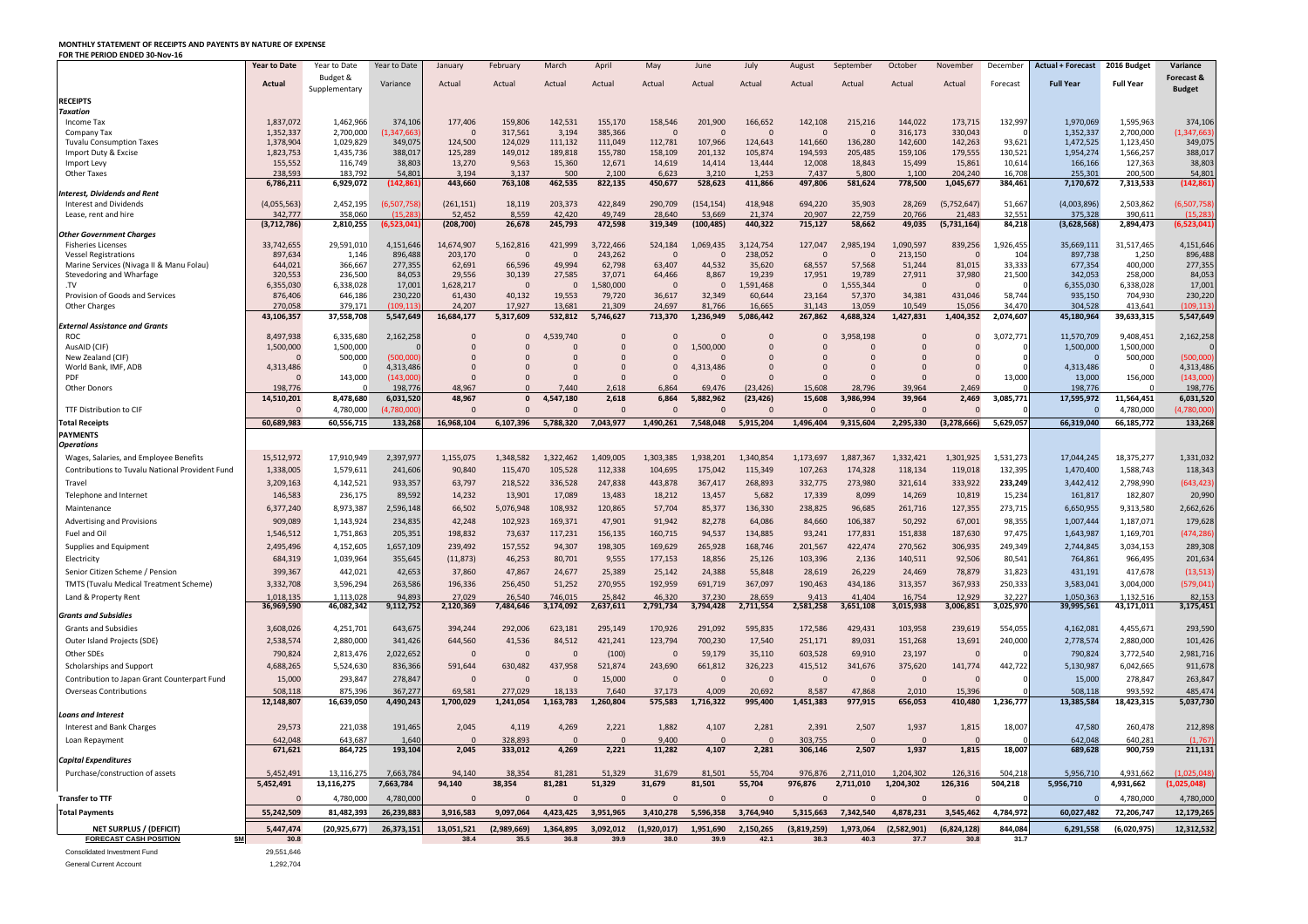|                                                 | <b>Year to Date</b> |             |            | <b>Year to Date</b> |               | <b>Year to Date</b> | 2016          |             |
|-------------------------------------------------|---------------------|-------------|------------|---------------------|---------------|---------------------|---------------|-------------|
|                                                 | <b>Actual</b>       |             |            | <b>Budget</b>       |               | Variance            | <b>Budget</b> |             |
| <b>RECEIPTS</b>                                 |                     |             |            |                     |               |                     |               |             |
| <b>Taxation</b><br>Income Tax                   | 1,837,072           |             | 1,462,966  |                     | 374,106       |                     | 1,595,963     |             |
| Company Tax                                     | 1,352,337           |             | 2,700,000  |                     | (1, 347, 663) |                     | 2,700,000     |             |
| <b>Tuvalu Consumption Tax</b>                   | 1,378,904           |             | 1,029,829  |                     | 349,075       |                     | 1,123,450     |             |
| Import Duty & Excise                            | 1,823,753           |             | 1,435,736  |                     | 388,017       |                     | 1,566,257     |             |
| Import Levy                                     | 155,552             |             | 116,749    |                     | 38,803        |                     | 127,363       |             |
| <b>Other Taxes</b>                              | 238,593             |             | 183,792    |                     | 54,801        |                     | 200,500       |             |
|                                                 |                     | 6,786,211   |            | 6,929,072           |               | (142, 861)          |               | 7,313,533   |
| Interest, Dividends and Rent                    |                     |             |            |                     |               |                     |               |             |
| <b>Interest and Dividends</b>                   | (4,055,563)         |             | 2,452,195  |                     | (6,507,758)   |                     | 2,503,862     |             |
| Lease, rent and hire                            | 342,777             |             | 358,060    |                     | (15, 283)     |                     | 390,611       |             |
|                                                 |                     | (3,712,786) |            | 2,810,255           |               | (6,523,041)         |               | 2,894,473   |
| <b>Other Government Charges</b>                 |                     |             |            |                     |               |                     |               |             |
| <b>Fisheries Licenses</b>                       | 33,742,655          |             | 29,591,010 |                     | 4,151,646     |                     | 31,517,465    |             |
| <b>Vessel Registrations</b>                     | 897,634             |             | 1,146      |                     | 896,488       |                     | 1,250         |             |
| Marine Services (Nivaga II & Manu Folau)        | 644,021             |             | 366,667    |                     | 277,355       |                     | 400,000       |             |
| Stevedoring and Wharfage                        | 320,553             |             | 236,500    |                     | 84,053        |                     | 258,000       |             |
| TV                                              | 6,355,030           |             | 6,338,028  |                     | 17,001        |                     | 6,338,028     |             |
| Provision of Goods and Services                 | 876,406             |             | 646,186    |                     | 230,220       |                     | 704,930       |             |
| <b>Other Charges</b>                            | 270,058             |             | 379,171    |                     | (109, 113)    |                     | 413,641       |             |
|                                                 |                     | 43,106,357  |            | 37,558,708          |               | 5,547,649           |               | 39,633,315  |
| <b>External Assistance and Grants</b>           |                     |             |            |                     |               |                     |               |             |
| <b>ROC</b>                                      | 8,497,938           |             | 6,335,680  |                     | 2,162,258     |                     | 9,408,451     |             |
| AusAID (CIF)                                    | 1,500,000           |             | 1,500,000  |                     | O             |                     | 1,500,000     |             |
| New Zealand (CIF)                               | 0                   |             | 500,000    |                     | (500,000)     |                     | 500,000       |             |
| World Bank, IMF, ADB                            | 4,313,486           |             | O          |                     | 4,313,486     |                     | 0             |             |
| <b>PDF</b>                                      | 0                   |             | 143,000    |                     | (143,000)     |                     | 156,000       |             |
| <b>Other Donors</b>                             | 198,776             |             | 0          |                     | 198,776       |                     | 0             |             |
|                                                 |                     | 14,510,201  |            | 8,478,680           |               | 6,031,520           |               | 11,564,451  |
| <b>TTF Distribution to CIF</b>                  | 0                   |             | 4,780,000  |                     | (4,780,000)   |                     | 4,780,000     |             |
|                                                 |                     | OΓ          |            | 4,780,000           |               | (4,780,000)         |               | 4,780,000   |
| <b>Total Receipts</b>                           |                     | 60,689,983  |            | 60,556,715          |               | 133,268             |               | 66,185,772  |
| <b>PAYMENTS</b>                                 |                     |             |            |                     |               |                     |               |             |
| <b>Operations</b>                               |                     |             |            |                     |               |                     |               |             |
| Wages, Salaries, and Employee Benefits          | 15,512,972          |             | 17,910,949 |                     | 2,397,977     |                     | 18,375,277    |             |
| Contributions to Tuvalu National Provident Fund | 1,338,005           |             | 1,579,611  |                     | 241,606       |                     | 1,588,743     |             |
| Travel                                          | 3,209,163           |             | 4,142,521  |                     | 933,357       |                     | 2,798,990     |             |
| Telephone and Internet                          | 146,583             |             | 236,175    |                     | 89,592        |                     | 182,807       |             |
| Maintenance                                     | 6,377,240           |             | 8,973,387  |                     | 2,596,148     |                     | 9,313,580     |             |
| <b>Advertising and Provisions</b>               | 909,089             |             | 1,143,924  |                     | 234,835       |                     | 1,187,071     |             |
| Fuel and Oil                                    | 1,546,512           |             | 1,751,863  |                     | 205,351       |                     | 1,169,701     |             |
| Supplies and Equipment                          | 2,495,496           |             | 4,152,605  |                     | 1,657,109     |                     | 3,034,153     |             |
| Electricity                                     | 684,319             |             | 1,039,964  |                     | 355,645       |                     | 966,495       |             |
| Senior Citizen Scheme / Pension                 | 399,367             |             | 442,021    |                     | 42,653        |                     | 417,678       |             |
| <b>TMTS (Tuvalu Medical Treatment Scheme)</b>   | 3,332,708           |             | 3,596,294  |                     | 263,586       |                     | 3,004,000     |             |
| Land & Property Rent                            | 1,018,135           |             | 1,113,028  |                     | 94,893        |                     | 1,132,516     |             |
| <b>Grants and Subsidies</b>                     |                     | 36,969,590  |            | 46,082,342          |               | 9,112,752           |               | 43,171,011  |
| <b>Grants and Subsidies</b>                     | 3,608,026           |             | 4,251,701  |                     | 643,675       |                     | 4,455,671     |             |
| Outer Island Projects (SDE)                     | 2,538,574           |             | 2,880,000  |                     | 341,426       |                     | 2,880,000     |             |
| Other SDEs                                      | 790,824             |             | 2,813,476  |                     | 2,022,652     |                     | 3,772,540     |             |
| Scholarships and Support                        | 4,688,265           |             | 5,524,630  |                     | 836,366       |                     | 6,042,665     |             |
| Contribution to Japan Grant Counterpart Fund    | 15,000              |             | 293,847    |                     | 278,847       |                     | 278,847       |             |
| <b>Overseas Contributions</b>                   | 508,118             |             | 875,396    |                     | 367,277       |                     | 993,592       |             |
|                                                 |                     | 12,148,807  |            | 16,639,050          |               | 4,490,243           |               | 18,423,315  |
| <b>Loans and Interest</b>                       |                     |             |            |                     |               |                     |               |             |
| Interest and Bank Charges                       | 29,573              |             | 221,038    |                     | 191,465       |                     | 260,478       |             |
| Loan Repayment                                  | 642,048             |             | 643,687    |                     | 1,640         |                     | 640,281       |             |
|                                                 |                     | 671,621     |            | 864,725             |               | 193,104             |               | 900,759     |
| <b>Capital Expenditures</b>                     |                     |             |            |                     |               |                     |               |             |
| Purchase/construction of assets                 | 5,452,491           |             | 13,116,275 |                     | 7,663,784     |                     | 4,931,662     |             |
|                                                 |                     | 5,452,491   |            | 13,116,275          |               | 7,663,784           |               | 4,931,662   |
| <b>Transfer to TTF</b>                          | 0                   |             | 4,780,000  |                     | 4,780,000     |                     | 4,780,000     |             |
|                                                 |                     | 01          |            | 4,780,000           |               | 4,780,000           |               | 4,780,000   |
|                                                 |                     |             |            |                     |               |                     |               |             |
|                                                 |                     |             |            |                     |               |                     |               |             |
| <b>Total Payments</b>                           |                     | 55,242,509  |            | 81,482,393          |               | 26,239,883          |               | 72,206,747  |
|                                                 |                     |             |            |                     |               |                     |               |             |
| <b>NET SURPLUS / (DEFECIT)</b>                  |                     | 5,447,474   |            | (20, 925, 677)      |               | 26,373,151          |               | (6,020,975) |
|                                                 |                     |             |            |                     |               |                     |               |             |

### **MONTHLY STATEMENT OF RECEIPTS AND PAYENTS BY NATURE OF EXPENSE**

**FOR THE PERIOD ENDED 30-Nov-16**